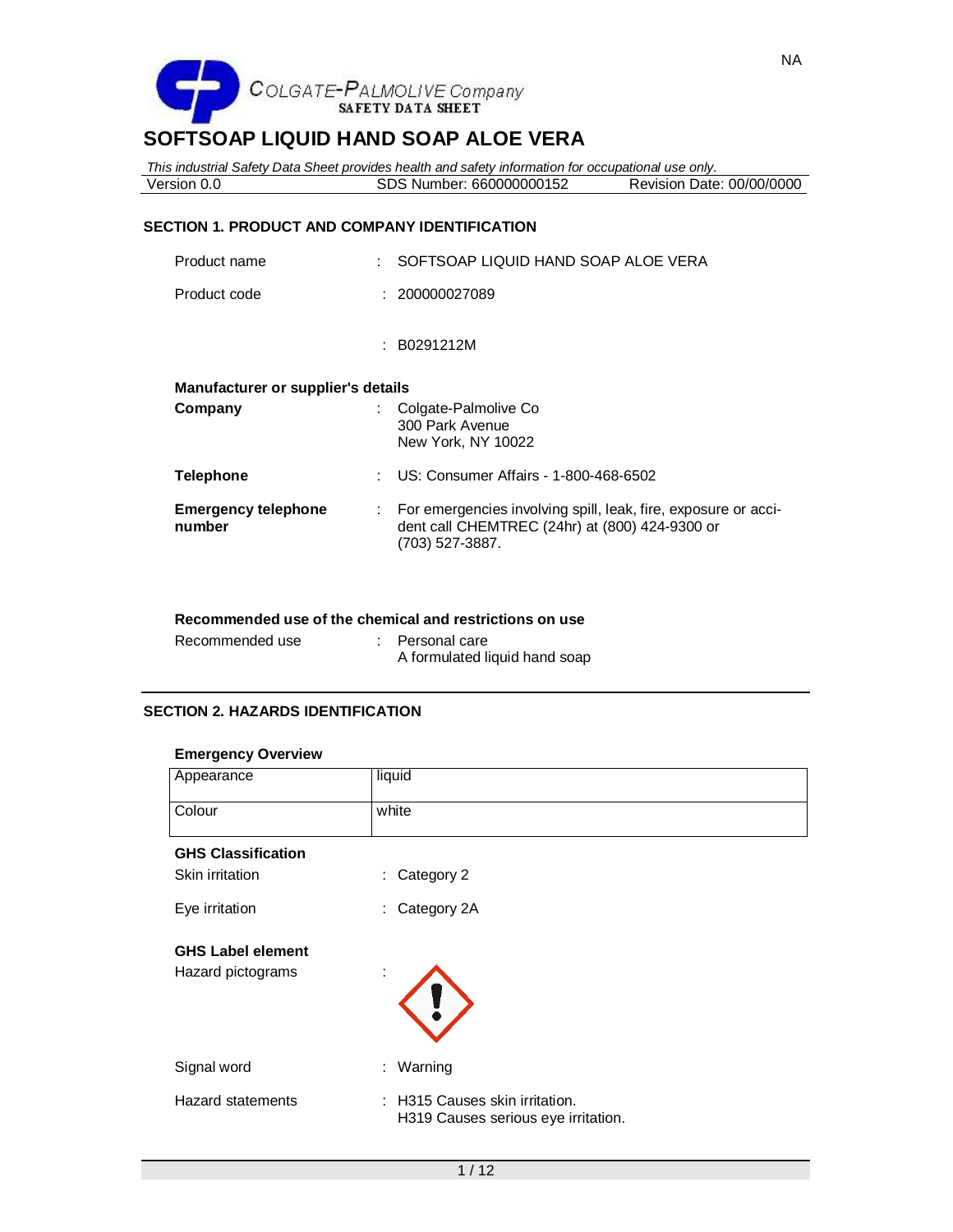

| Version 0.0                       | This industrial Safety Data Sheet provides health and safety information for occupational use only.<br>SDS Number: 660000000152                                                                                                                                                                                                                                                                                                                                                                                                                                                                                                                                                                                                                                                                                                                                                                                                                                                                                      | Revision Date: 00/00/0000 |
|-----------------------------------|----------------------------------------------------------------------------------------------------------------------------------------------------------------------------------------------------------------------------------------------------------------------------------------------------------------------------------------------------------------------------------------------------------------------------------------------------------------------------------------------------------------------------------------------------------------------------------------------------------------------------------------------------------------------------------------------------------------------------------------------------------------------------------------------------------------------------------------------------------------------------------------------------------------------------------------------------------------------------------------------------------------------|---------------------------|
|                                   |                                                                                                                                                                                                                                                                                                                                                                                                                                                                                                                                                                                                                                                                                                                                                                                                                                                                                                                                                                                                                      |                           |
| Precautionary statements          | : Prevention:<br>P201 Obtain special instructions before use.<br>P202 Do not handle until all safety precautions have been read<br>and understood.<br>P264 Wash skin thoroughly after handling.<br>P280 Wear eye protection/ face protection.<br>P280 Wear protective gloves.<br>P281 Use personal protective equipment as required.<br>Response:<br>P302 + P352 IF ON SKIN: Wash with plenty of soap and water.<br>P305 + P351 + P338 IF IN EYES: Rinse cautiously with water<br>for several minutes. Remove contact lenses, if present and easy<br>to do. Continue rinsing.<br>P308 + P313 IF exposed or concerned: Get medical advice/<br>attention.<br>P332 + P313 If skin irritation occurs: Get medical advice/atten-<br>tion.<br>P337 + P313 If eye irritation persists: Get medical advice/ atten-<br>tion.<br>P362 Take off contaminated clothing and wash before reuse.<br>Storage:<br>P405 Store locked up.<br>Disposal:<br>P501 Dispose of contents/ container to an approved waste dis-<br>posal plant. |                           |
|                                   |                                                                                                                                                                                                                                                                                                                                                                                                                                                                                                                                                                                                                                                                                                                                                                                                                                                                                                                                                                                                                      |                           |
| <b>Potential Health Effects</b>   |                                                                                                                                                                                                                                                                                                                                                                                                                                                                                                                                                                                                                                                                                                                                                                                                                                                                                                                                                                                                                      |                           |
| Inhalation                        | No adverse effects due to inhalation are expected.                                                                                                                                                                                                                                                                                                                                                                                                                                                                                                                                                                                                                                                                                                                                                                                                                                                                                                                                                                   |                           |
| Skin                              | Prolonged or repeated skin contact may cause irritation.                                                                                                                                                                                                                                                                                                                                                                                                                                                                                                                                                                                                                                                                                                                                                                                                                                                                                                                                                             |                           |
| Eyes                              | Causes eye irritation on direct contact.                                                                                                                                                                                                                                                                                                                                                                                                                                                                                                                                                                                                                                                                                                                                                                                                                                                                                                                                                                             |                           |
| Ingestion                         | May be harmful if swallowed in large quantities.                                                                                                                                                                                                                                                                                                                                                                                                                                                                                                                                                                                                                                                                                                                                                                                                                                                                                                                                                                     |                           |
| Aggravated Medical Condi-<br>tion | : None known.                                                                                                                                                                                                                                                                                                                                                                                                                                                                                                                                                                                                                                                                                                                                                                                                                                                                                                                                                                                                        |                           |
| Carcinogenicity:                  |                                                                                                                                                                                                                                                                                                                                                                                                                                                                                                                                                                                                                                                                                                                                                                                                                                                                                                                                                                                                                      |                           |
| <b>IARC</b>                       | Group 2B: Possibly carcinogenic to humans This finished con-<br>sumer product is not expected to exhibit carcinogenic effects.<br>There is inadequate evidence in humans for the carcinogenicity<br>of diethanolamine (111-42-2), the mechanism identified is not<br>considered relevant to humans.                                                                                                                                                                                                                                                                                                                                                                                                                                                                                                                                                                                                                                                                                                                  |                           |
|                                   | <b>DIETHANOLAMINE</b>                                                                                                                                                                                                                                                                                                                                                                                                                                                                                                                                                                                                                                                                                                                                                                                                                                                                                                                                                                                                | 111-42-2                  |
| <b>ACGIH</b>                      | Confirmed animal carcinogen with unknown relevance to hu-<br>mans This finished consumer product is not expected to exhibit<br>carcinogenic effects. There is inadequate evidence in humans<br>for the carcinogenicity of diethanolamine (111-42-2), the mecha-<br>nism identified is not considered relevant to humans.                                                                                                                                                                                                                                                                                                                                                                                                                                                                                                                                                                                                                                                                                             |                           |
|                                   | <b>DIETHANOLAMINE</b>                                                                                                                                                                                                                                                                                                                                                                                                                                                                                                                                                                                                                                                                                                                                                                                                                                                                                                                                                                                                | 111-42-2                  |
|                                   | 2/12                                                                                                                                                                                                                                                                                                                                                                                                                                                                                                                                                                                                                                                                                                                                                                                                                                                                                                                                                                                                                 |                           |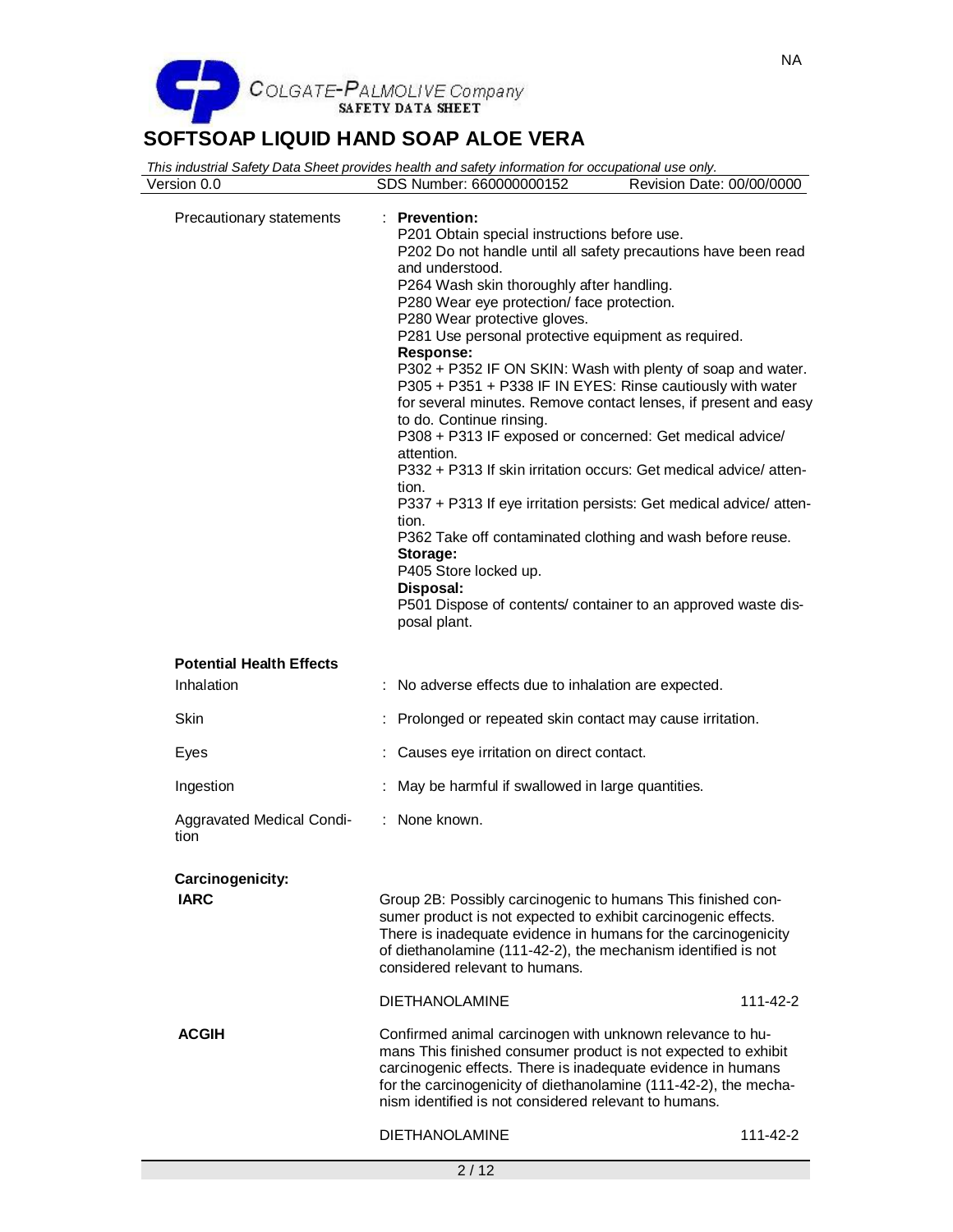

|             | This industrial Safety Data Sheet provides health and safety information for occupational use only.                                                 |                           |
|-------------|-----------------------------------------------------------------------------------------------------------------------------------------------------|---------------------------|
| Version 0.0 | SDS Number: 660000000152                                                                                                                            | Revision Date: 00/00/0000 |
| <b>OSHA</b> | No component of this product present at levels greater than or<br>equal to 0.1% is identified as a carcinogen or potential carcino-<br>gen by OSHA. |                           |
| <b>NTP</b>  | No component of this product present at levels greater than or<br>equal to 0.1% is identified as a known or anticipated carcinogen<br>by NTP.       |                           |

# **SECTION 3. COMPOSITION/INFORMATION ON INGREDIENTS**

#### **Hazardous components**

| <b>Chemical Name</b>            | CAS-No.    | Concentration (%) |
|---------------------------------|------------|-------------------|
| C14-16 ALCOHOL SODIUM SULFONATE | 68439-57-6 | $>= 5 - < 10$     |
| LAURAMIDE DEA                   | 120-40-1   | $>= 1 - 5$        |
| <b>GLYCOL STEARATE</b>          | 111-60-4   | $>= 1 - 5$        |
| SODIUM CHLORIDE                 | 7647-14-5  | $>= 1 - 5$        |
| C14-16 ALCOHOL SODIUM SULFONATE | 68439-57-6 | $>= 5 - < 10$     |
| LAURAMIDE DEA                   | 120-40-1   | $>= 1 - 5$        |
| <b>GLYCOL STEARATE</b>          | 111-60-4   | $>= 1 - 5$        |
| SODIUM CHLORIDE                 | 7647-14-5  | $>= 1 - 5$        |

## **SECTION 4. FIRST AID MEASURES**

| If inhaled                                                        | : Remove victim to fresh air. Get medical attention, if symp-<br>toms persist.                              |
|-------------------------------------------------------------------|-------------------------------------------------------------------------------------------------------------|
| In case of skin contact                                           | : Flush skin with large amounts of water. If irritation develops<br>and persists, get medical attention.    |
| In case of eye contact                                            | : Hold eyelids apart and flush eyes with plenty of water for at<br>least 15 minutes. Get medical attention. |
| If swallowed                                                      | : Drink 8 ounces of clear water. Get medical attention.                                                     |
| Most important symptoms<br>and effects, both acute and<br>delayed | : Causes skin irritation.<br>Causes serious eye irritation.<br>Suspected of causing cancer.                 |

#### **SECTION 5. FIREFIGHTING MEASURES**

| Suitable extinguishing media                     | : Use water spray, alcohol-resistant foam, dry chemical or car-<br>bon dioxide.                                   |
|--------------------------------------------------|-------------------------------------------------------------------------------------------------------------------|
| Hazardous combustion prod-<br>ucts               | : No hazardous combustion products are known                                                                      |
| Special protective equipment<br>for firefighters | : Self-contained breathing apparatus and full protective clothing<br>should be worn when fighting chemical fires. |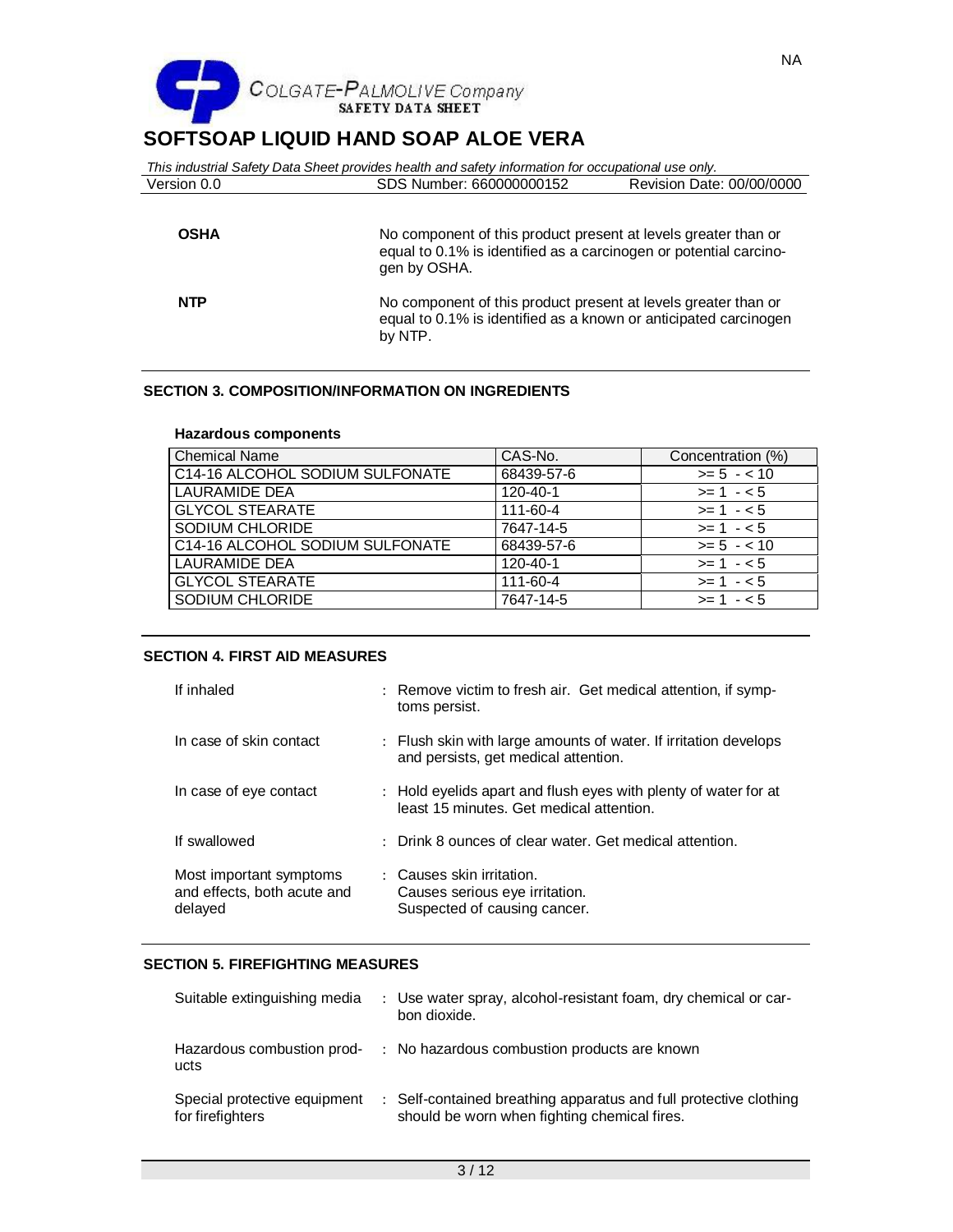

*This industrial Safety Data Sheet provides health and safety information for occupational use only.* Version 0.0 SDS Number: 660000000152 Revision Date: 00/00/0000

**SECTION 6. ACCIDENTAL RELEASE MEASURES**

| Personal precautions, protec-<br>tive equipment and emer-<br>gency procedures | : Use personal protection recommended in Section 8 of the<br>SDS.                                                                        |
|-------------------------------------------------------------------------------|------------------------------------------------------------------------------------------------------------------------------------------|
| Methods and materials for<br>containment and cleaning up                      | : Cover with inert, absorbent material and remove to disposal<br>container. Spill area may be slippery. Flush with plenty of wa-<br>ter. |

### **SECTION 7. HANDLING AND STORAGE**

Conditions for safe storage : Store at controlled room temperature at 20-25°C (68-77°F).

# **SECTION 8. EXPOSURE CONTROLS/PERSONAL PROTECTION**

| Components                    | CAS-No.       | Value type<br>(Form of<br>exposure)                                                                                                                                                                                  | Control parame-<br>ters / Permissible<br>concentration         | <b>Basis</b> |
|-------------------------------|---------------|----------------------------------------------------------------------------------------------------------------------------------------------------------------------------------------------------------------------|----------------------------------------------------------------|--------------|
| <b>GLYCOL STEARATE</b>        | 111-60-4      | TWA                                                                                                                                                                                                                  | 10 $mg/m3$                                                     | <b>ACGIH</b> |
| <b>Engineering measures</b>   |               | control measures are required.                                                                                                                                                                                       | : In an industrial work environment, no special precautions or |              |
| Personal protective equipment |               |                                                                                                                                                                                                                      |                                                                |              |
| Respiratory protection        | quired.       |                                                                                                                                                                                                                      | : No personal respiratory protective equipment normally re-    |              |
| Protective measures           |               | : In an industrial work environment, if a splash is likely, chemi-<br>cal goggles may be needed. Prolonged skin contact may<br>require protective gloves. For consumer use, no unusual<br>precautions are necessary. |                                                                |              |
| Hygiene measures              | skin contact. |                                                                                                                                                                                                                      | : In an industrial work environment, avoid eye and prolonged   |              |

### **Components with workplace control parameters**

# **SECTION 9. PHYSICAL AND CHEMICAL PROPERTIES**

| Appearance  | : liquid           |
|-------------|--------------------|
| Colour      | : white            |
| рH          | : 6.7              |
| Flash point | : $> 200 °F$       |
| Density     | $: > 0.0000$ g/cm3 |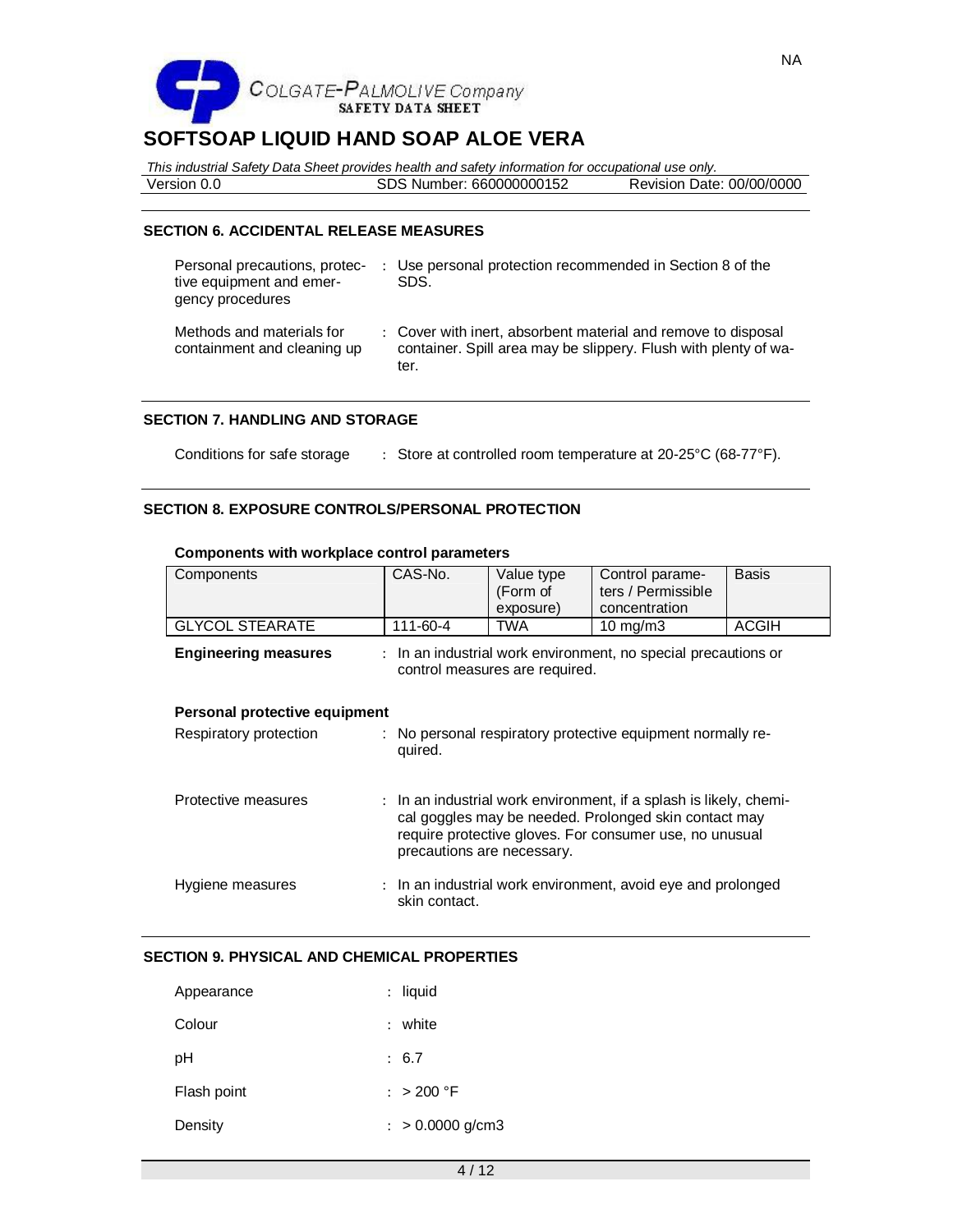

*This industrial Safety Data Sheet provides health and safety information for occupational use only.*

| Version 0.0 | Number: 660000000152<br>בשכ | Revision Date: 00/00/0000 |
|-------------|-----------------------------|---------------------------|
|             |                             |                           |

# **SECTION 10. STABILITY AND REACTIVITY**

| Possibility of hazardous reac-<br>tions | : Hazardous polymerisation does not occur. |
|-----------------------------------------|--------------------------------------------|
| Incompatible materials                  | : Strong oxidizing agents                  |
| Hazardous decomposition<br>products     | : None known.                              |

# **SECTION 11. TOXICOLOGICAL INFORMATION**

### **Acute toxicity**

Not classified based on available information.

| Product:                                |                                                                           |
|-----------------------------------------|---------------------------------------------------------------------------|
| Acute oral toxicity                     | : Acute toxicity estimate : $> 5,000$ mg/kg<br>Method: Calculation method |
| Acute dermal toxicity                   | : Acute toxicity estimate : $> 5,000$ mg/kg<br>Method: Calculation method |
| <b>Components:</b>                      |                                                                           |
| <b>C14-16 ALCOHOL SODIUM SULFONATE:</b> |                                                                           |
| Acute oral toxicity                     | : LD50 (Rat): $1,690 - 3,270$ mg/kg<br>Method: OECD Test Guideline 401    |
| Acute inhalation toxicity               | : LC50 (Rabbit): $>$ 52 mg/l                                              |
|                                         | Exposure time: 4 h                                                        |
|                                         | Test atmosphere: dust/mist<br>Method: OECD Test Guideline 403             |
|                                         |                                                                           |
| Acute dermal toxicity                   | : LD50 (Rabbit): 6,300 mg/kg                                              |
|                                         | Method: OECD Test Guideline 402                                           |
| <b>LAURAMIDE DEA:</b>                   |                                                                           |
| Acute oral toxicity                     | : LD50 (Rat): $> 2,000$ mg/kg                                             |
|                                         | Method: OECD Test Guideline 401                                           |
| Acute inhalation toxicity               | : Remarks: No data available                                              |
| Acute dermal toxicity                   | : LD50 (Rabbit): $> 2,000$ mg/kg                                          |
|                                         | Method: No information available.                                         |
| <b>GLYCOL STEARATE:</b>                 |                                                                           |
| Acute oral toxicity                     | : LD50 (Rat): $>$ 5,000 mg/kg                                             |
|                                         | Method: No information available.                                         |
| Acute inhalation toxicity               | : Remarks: No data available                                              |
|                                         |                                                                           |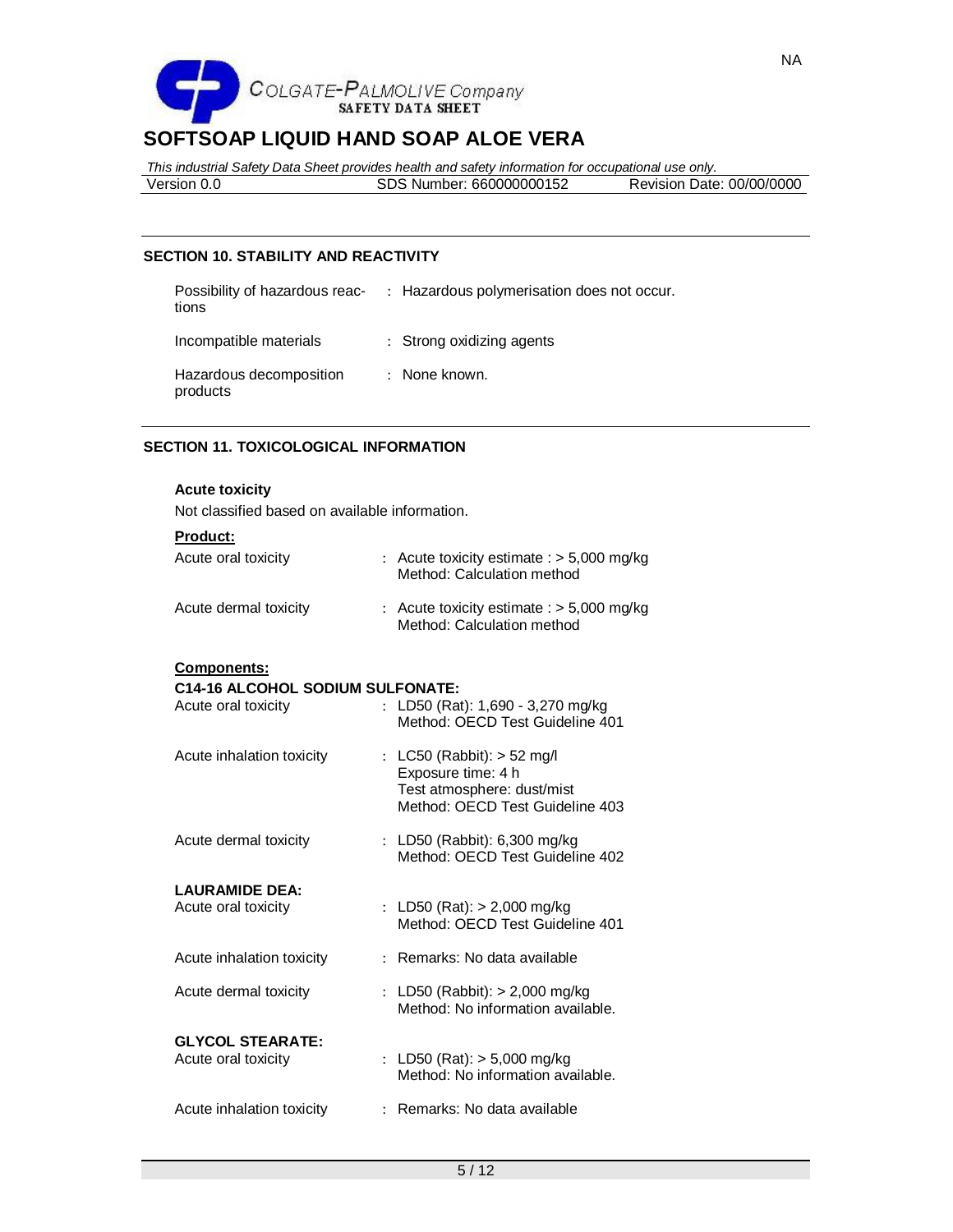

| Version 0.0                                    | This industrial Safety Data Sheet provides health and safety information for occupational use only.<br>SDS Number: 660000000152         | Revision Date: 00/00/0000 |
|------------------------------------------------|-----------------------------------------------------------------------------------------------------------------------------------------|---------------------------|
| Acute dermal toxicity                          | : Remarks: No data available                                                                                                            |                           |
| <b>SODIUM CHLORIDE:</b><br>Acute oral toxicity | : LD50 (Rat): 3,550 mg/kg                                                                                                               |                           |
| Acute inhalation toxicity                      | : LC50 (Rabbit): > 42,000 mg/l<br>Exposure time: 1 h<br>Test atmosphere: No information available.<br>Method: No information available. |                           |
| Acute dermal toxicity                          | : LD50 (Rabbit): $> 10,000$ mg/kg<br>Method: No information available.                                                                  |                           |
| <b>C14-16 ALCOHOL SODIUM SULFONATE:</b>        |                                                                                                                                         |                           |
| Acute oral toxicity                            | : LD50 (Rat): $1,690 - 3,270$ mg/kg<br>Method: OECD Test Guideline 401                                                                  |                           |
| Acute inhalation toxicity                      | : LC50 (Rabbit): $>$ 52 mg/l<br>Exposure time: 4 h<br>Test atmosphere: dust/mist<br>Method: OECD Test Guideline 403                     |                           |
| Acute dermal toxicity                          | : LD50 (Rabbit): 6,300 mg/kg<br>Method: OECD Test Guideline 402                                                                         |                           |
| <b>LAURAMIDE DEA:</b><br>Acute oral toxicity   | : LD50 (Rat): $> 2,000$ mg/kg<br>Method: OECD Test Guideline 401                                                                        |                           |
| Acute inhalation toxicity                      | : Remarks: No data available                                                                                                            |                           |
| Acute dermal toxicity                          | : LD50 (Rabbit): $> 2,000$ mg/kg<br>Method: No information available.                                                                   |                           |
| <b>GLYCOL STEARATE:</b><br>Acute oral toxicity | : LD50 (Rat): $> 5,000$ mg/kg<br>Method: No information available.                                                                      |                           |
| Acute inhalation toxicity                      | : Remarks: No data available                                                                                                            |                           |
| Acute dermal toxicity                          | : Remarks: No data available                                                                                                            |                           |
| <b>SODIUM CHLORIDE:</b><br>Acute oral toxicity | : LD50 (Rat): 3,550 mg/kg                                                                                                               |                           |
| Acute inhalation toxicity                      | : LC50 (Rabbit): > 42,000 mg/l<br>Exposure time: 1 h<br>Test atmosphere: No information available.<br>Method: No information available. |                           |
| Acute dermal toxicity                          | : LD50 (Rabbit): $> 10,000$ mg/kg<br>Method: No information available.                                                                  |                           |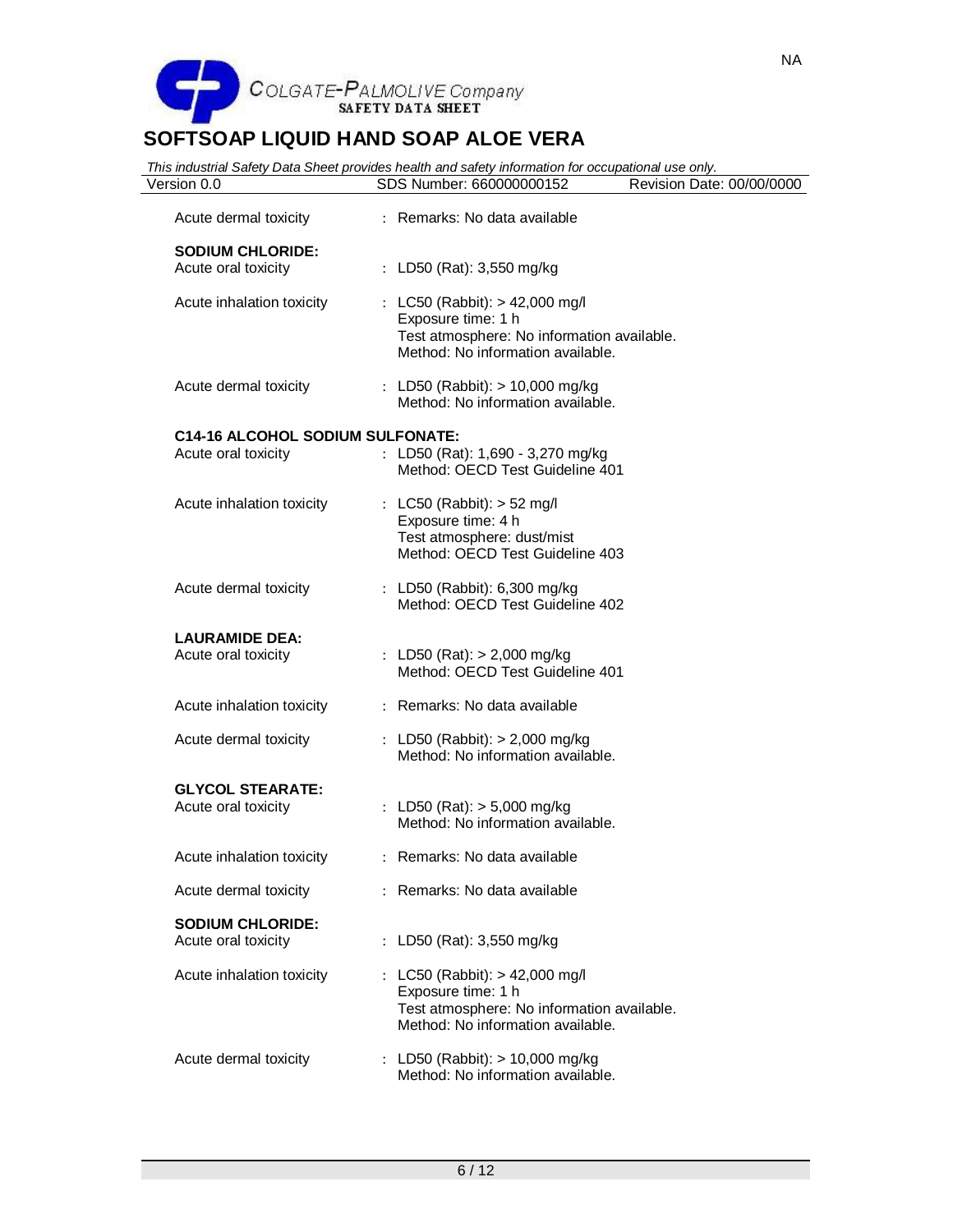

*This industrial Safety Data Sheet provides health and safety information for occupational use only.*

| Version 0.0 | SDS Number: 660000000152 | Revision Date: 00/00/0000 |  |
|-------------|--------------------------|---------------------------|--|
|             |                          |                           |  |

#### **Skin corrosion/irritation**

Causes skin irritation.

 $\overline{a}$ 

**Components: C14-16 ALCOHOL SODIUM SULFONATE:** Result: Severe skin irritation

**LAURAMIDE DEA:** Result: Severe skin irritation

**GLYCOL STEARATE:** Result: Mild skin irritation

**SODIUM CHLORIDE:** Result: No skin irritation

**C14-16 ALCOHOL SODIUM SULFONATE:** Result: Severe skin irritation

**LAURAMIDE DEA:** Result: Severe skin irritation

**GLYCOL STEARATE:** Result: Mild skin irritation

**SODIUM CHLORIDE:** Result: No skin irritation

#### **Serious eye damage/eye irritation**

Causes serious eye irritation.

# **Components:**

**C14-16 ALCOHOL SODIUM SULFONATE:**

Result: Irritation to eyes, reversing within 21 days

**LAURAMIDE DEA:** Result: Irreversible effects on the eye

**GLYCOL STEARATE:** Remarks: No data available

**SODIUM CHLORIDE:** Result: Mild eye irritation

**C14-16 ALCOHOL SODIUM SULFONATE:** Result: Irritation to eyes, reversing within 21 days

#### **LAURAMIDE DEA:**

Result: Irreversible effects on the eye

**GLYCOL STEARATE:** Remarks: No data available

**SODIUM CHLORIDE:** Result: Mild eye irritation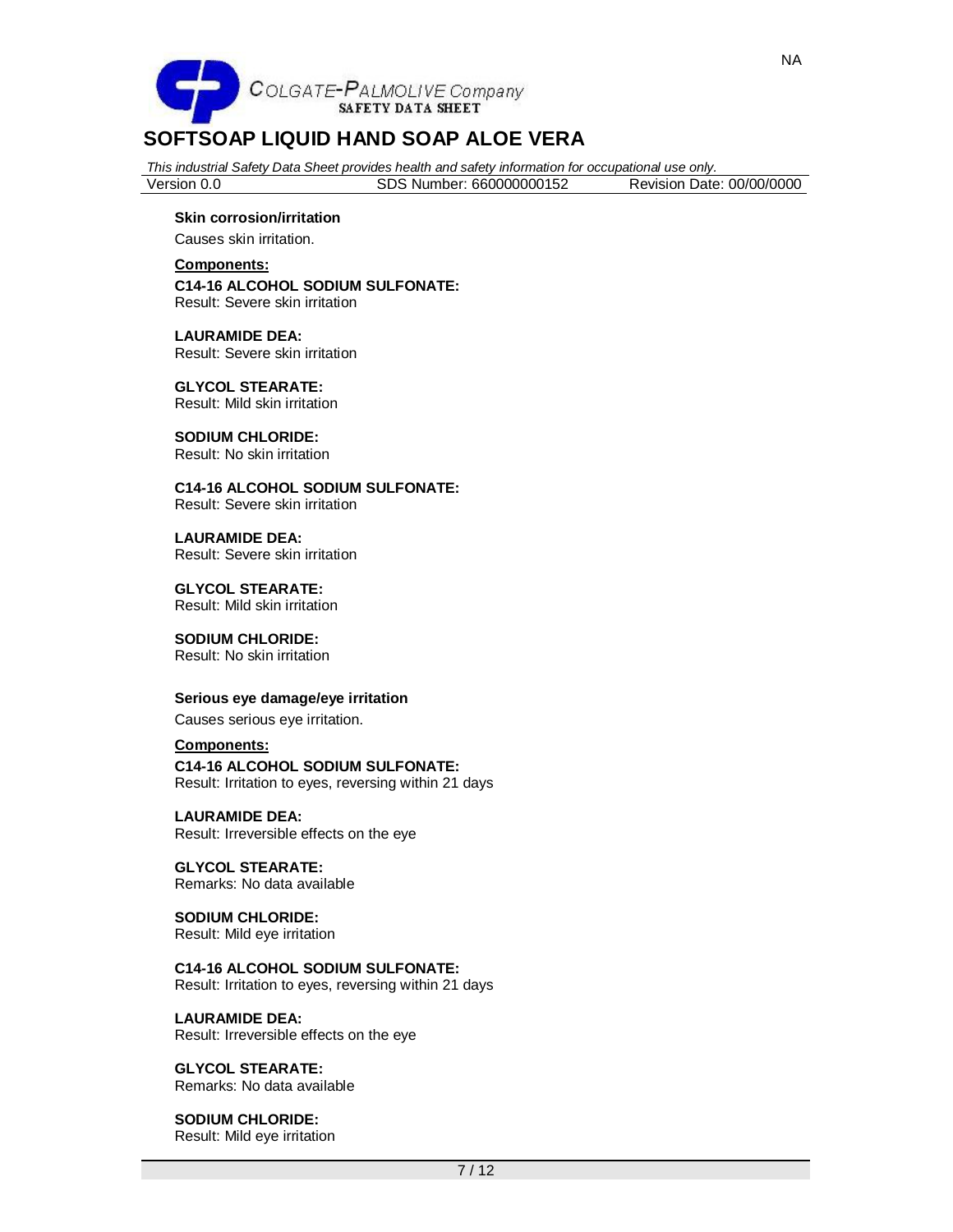

*This industrial Safety Data Sheet provides health and safety information for occupational use only.* Version 0.0 SDS Number: 660000000152 Revision Date: 00/00/0000

#### **Respiratory or skin sensitisation**

Skin sensitisation: Not classified based on available information. Respiratory sensitisation: Not classified based on available information.

### **Components:**

#### **C14-16 ALCOHOL SODIUM SULFONATE:**

Exposure routes: Inhalation Result: Does not cause respiratory sensitisation.

Exposure routes: Dermal Result: Does not cause skin sensitisation.

# **LAURAMIDE DEA:**

Exposure routes: Inhalation Remarks: No data available

Exposure routes: Dermal Result: Does not cause skin sensitisation.

#### **GLYCOL STEARATE:**

Exposure routes: Inhalation Remarks: No data available

Exposure routes: Dermal Remarks: No data available

#### **SODIUM CHLORIDE:**

Exposure routes: Inhalation Remarks: No data available

Exposure routes: Dermal Result: Does not cause skin sensitisation.

# **C14-16 ALCOHOL SODIUM SULFONATE:**

Exposure routes: Inhalation Result: Does not cause respiratory sensitisation.

Exposure routes: Dermal Result: Does not cause skin sensitisation.

### **LAURAMIDE DEA:**

Exposure routes: Inhalation Remarks: No data available

Exposure routes: Dermal Result: Does not cause skin sensitisation.

### **GLYCOL STEARATE:**

Exposure routes: Inhalation Remarks: No data available

Exposure routes: Dermal Remarks: No data available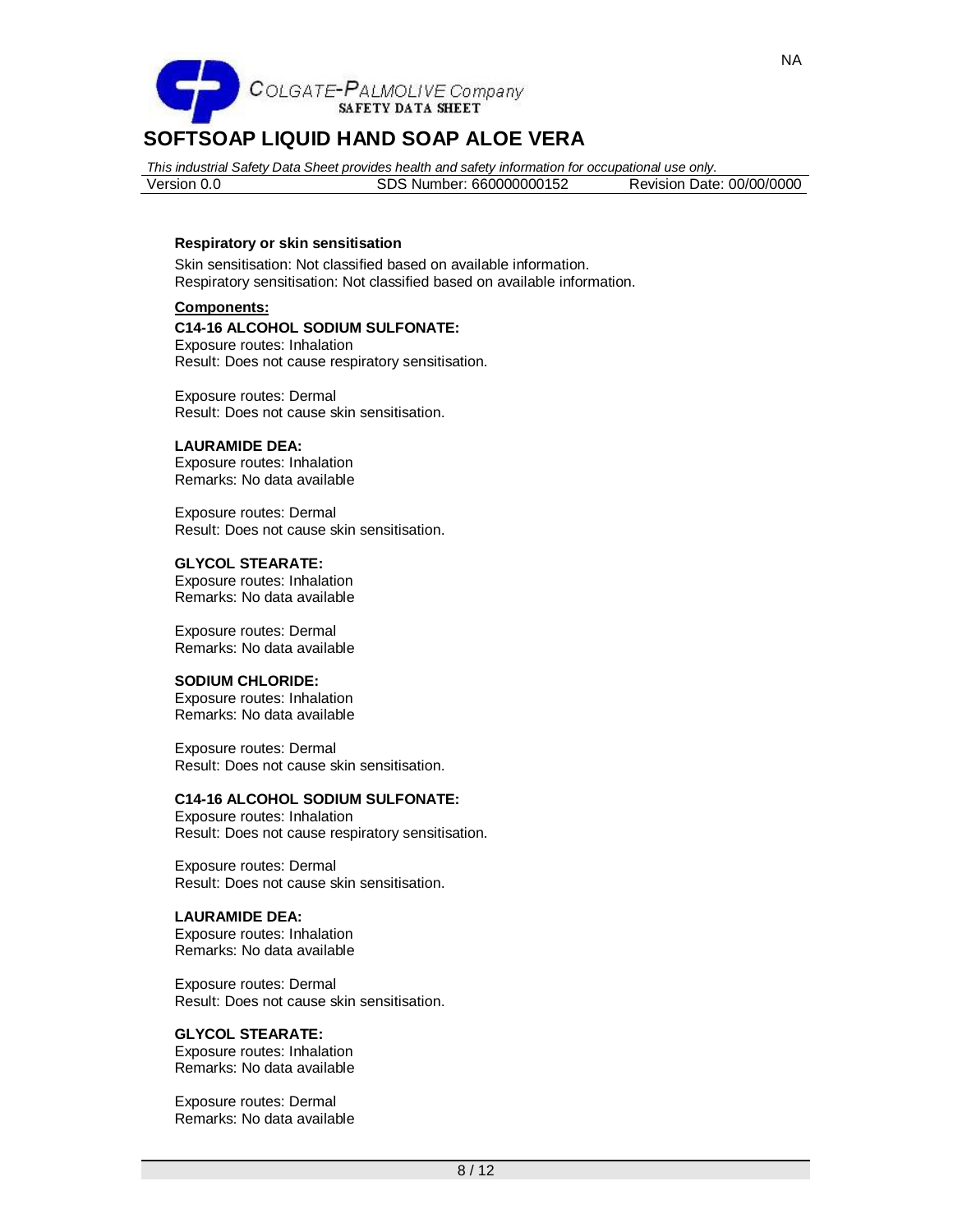

*This industrial Safety Data Sheet provides health and safety information for occupational use only.*

Version 0.0 SDS Number: 660000000152 Revision Date: 00/00/0000

## **SODIUM CHLORIDE:**

Exposure routes: Inhalation Remarks: No data available

Exposure routes: Dermal Result: Does not cause skin sensitisation.

#### **Germ cell mutagenicity**

Not classified based on available information.

#### **Carcinogenicity**

Not classified based on available information.

#### **Reproductive toxicity**

Not classified based on available information.

# **STOT - single exposure**

Not classified based on available information.

**STOT - repeated exposure**

Not classified based on available information.

#### **Aspiration toxicity**

Not classified based on available information.

# **Further information**

#### **Product:**

Remarks: This product has not been tested as a whole. However, this formula was reviewed by expert toxicologists in the Product Safety Assurance Department of Colgate-Palmolive and is determined to be safe for its intended use. This review has taken into consideration available safety-related information including information on individual ingredients, similar formulas and potential ingredient interactions. This review is a component of the hazard determination used to prepare the statements in Section 3 of the SDS.

# **SECTION 12. ECOLOGICAL INFORMATION**

The product has not been tested as a whole for environmental toxicity. However, environmental information on the ingredients in this product have been reviewed by the Environmental, Health and Safety group of Colgate-Palmolive and determined to have an acceptable environmental profile. This evaluation is based on available information on individual ingredients, interactions of ingredients, and similar ingredients. Biodegradability claims are supported by data on ingredients (i.e., surfactants are biodegradable) or testing conducted on the final product (i.e., This product is biodegradable).

#### **SECTION 13. DISPOSAL CONSIDERATIONS**

| <b>Disposal methods</b> |  |
|-------------------------|--|
|-------------------------|--|

Waste from residues : Any disposal practice must be in compliance with local, state and federal laws and regulations (contact local or state environment agency for specific rules). Do not dump in sewers,

any body of water or on the ground.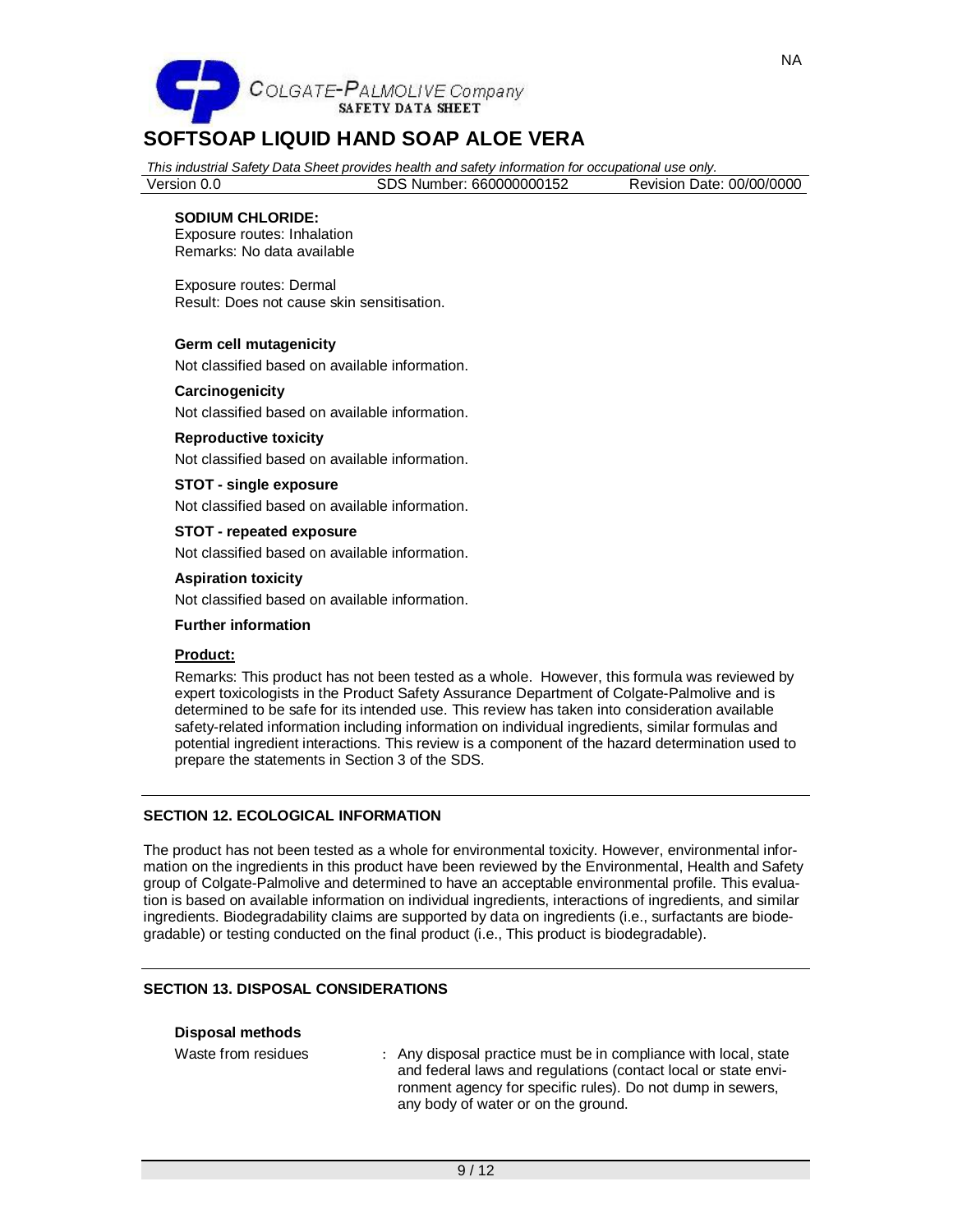

*This industrial Safety Data Sheet provides health and safety information for occupational use only.* Version 0.0 SDS Number: 660000000152 Revision Date: 00/00/0000

# **SECTION 14. TRANSPORT INFORMATION**

- **DOT :** Not regulated.
- **TDG :** Not regulated.
- **IATA :** Not regulated.
- **IMDG :** Not regulated.

#### **International Regulation**

**Transport in bulk according to Annex II of MARPOL 73/78 and the IBC Code** Not applicable for product as supplied.

**National Regulations**

#### **SECTION 15. REGULATORY INFORMATION**

**OSHA Hazards** : Harmful by ingestion., Severe skin irritant, Moderate eye irritant

#### **EPCRA - Emergency Planning and Community Right-to-Know Act**

#### **CERCLA Reportable Quantity**

| Components          | <sup>1</sup> CAS-No. |       | Component RQ   Calculated product RQ |
|---------------------|----------------------|-------|--------------------------------------|
|                     |                      | (lbs) | (lbs)                                |
| <b>FORMALDEHYDE</b> | $50-00-0$            | 100   |                                      |

\*: Calculated RQ exceeds reasonably attainable upper limit.

#### **SARA 304 Extremely Hazardous Substances Reportable Quantity**

| Components          | CAS-No.       |       | Component RQ   Calculated product RQ |
|---------------------|---------------|-------|--------------------------------------|
|                     |               | (Ibs) | (lbs)                                |
| <b>FORMALDEHYDE</b> | $50 - 00 - 0$ | 100   |                                      |

\*: Calculated RQ exceeds reasonably attainable upper limit.

| SARA 311/312 Hazards | : Acute Health Hazard<br>Chronic Health Hazard                                                                                                                                            |
|----------------------|-------------------------------------------------------------------------------------------------------------------------------------------------------------------------------------------|
| <b>SARA 302</b>      | : No chemicals in this material are subject to the reporting re-<br>quirements of SARA Title III, Section 302.                                                                            |
| <b>SARA 313</b>      | : This material does not contain any chemical components with<br>known CAS numbers that exceed the threshold (De Minimis)<br>reporting levels established by SARA Title III, Section 313. |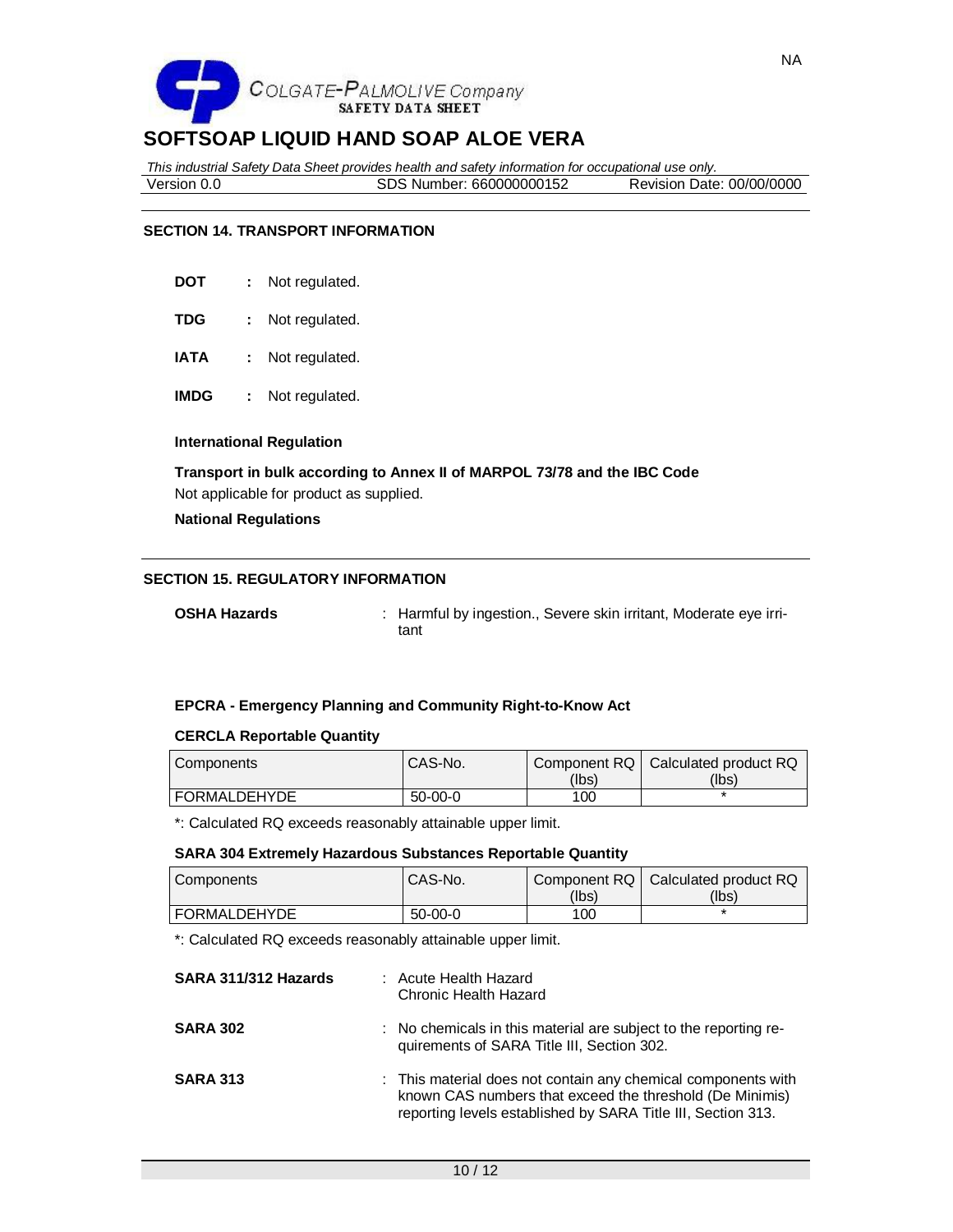

*This industrial Safety Data Sheet provides health and safety information for occupational use only.* Version 0.0 SDS Number: 660000000152 Revision Date: 00/00/0000 **Clean Air Act** This product does not contain any hazardous air pollutants (HAP), as defined by the U.S. Clean Air Act Section 12 (40 CFR 61).

This product does not contain any chemicals listed under the U.S. Clean Air Act Section 112(r) for Accidental Release Prevention (40 CFR 68.130, Subpart F).

The following chemical(s) are listed under the U.S. Clean Air Act Section 111 SOCMI Intermediate or Final VOC's (40 CFR 60.489):

LAURAMIDE DEA 120-40-1

# **Clean Water Act**

The following Hazardous Substances are listed under the U.S. CleanWater Act, Section 311, Table 116.4A:

FORMALDEHYDE 50-00-0

The following Hazardous Chemicals are listed under the U.S. CleanWater Act, Section 311, Table 117.3:

FORMALDEHYDE 50-00-0

This product does not contain any toxic pollutants listed under the U.S. Clean Water Act Section 307

# **Massachusetts Right To Know**

| FORMALDEHYDE | $50-00-0$ |
|--------------|-----------|
|--------------|-----------|

### **Pennsylvania Right To Know**

| WATER                                        | Water      |
|----------------------------------------------|------------|
| C <sub>14</sub> -16 ALCOHOL SODIUM SULFONATE | 68439-57-6 |

# **New Jersey Right To Know**

| <b>WATER</b>                                 | Water      |
|----------------------------------------------|------------|
| C <sub>14</sub> -16 ALCOHOL SODIUM SULFONATE | 68439-57-6 |
| LAURAMIDE DEA                                | 120-40-1   |
| GLYCOL STEARATE                              | 111-60-4   |
| SODIUM CHLORIDE                              | 7647-14-5  |

**California Prop 65** : This product does not contain any chemicals known to State of California to cause cancer, birth defects, or any other reproductive harm.

In accordance with OSHA 29 CFR 1910.1048 formaldehyde is not listed in Section 3 of this MSDS, however, formaldehyde is regulated by State and Federal regulations at varying concentrations. State and Federal information can be found above in Section 15.